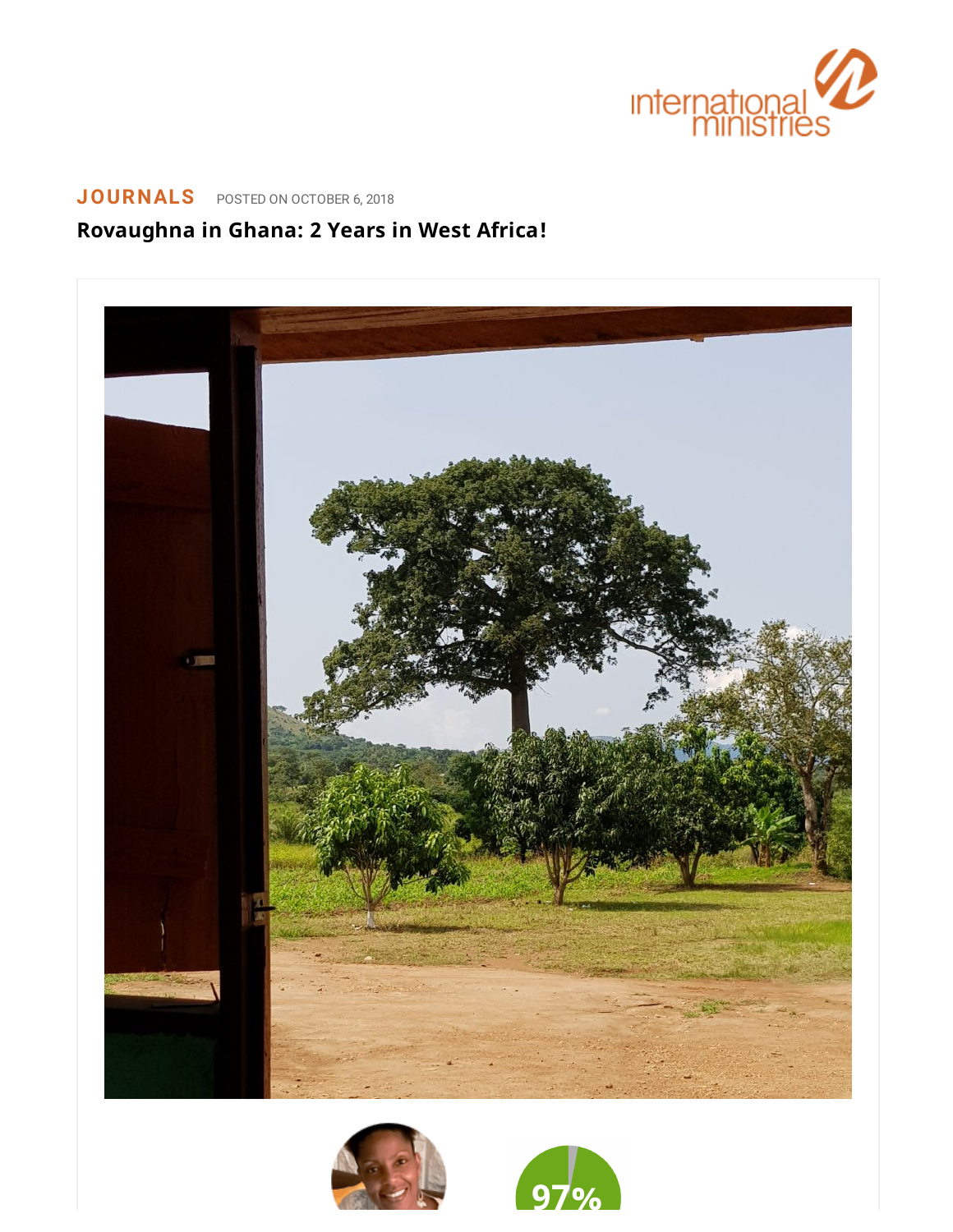

Dear Supporting Friends!

Do you know I have a favorite tree here in Ghana? Pictures don't seem to do it justice. It's pretty magnificent! Commanding in its presence. It catches my eyes most days when I'm at my desk in the BVTC Counseling Centre. It must be over 100 years old. All the other trees are simply dwarfed around it. I remember spotting it during my first trip to Ghana, February 2016, for the Vision & Discovery Trip. I recall taking a picture of it then as well.

I believe our God is much like that tree. Commanding in His Presence, sturdy, dwarfing all that is around yet refusing to shout for attention but rather simply … being. Waiting for us each day to acknowledge His Presence and Power.

Much has changed since that first trip. Lord willing, I will soon celebrate 2 years of being in West Africa on **October 26 th!** Though it wasn't consciously planned, on October 22nd my Mission Partnership Team (MPT) and Core Volunteers will arrive and help me commemorate the 2-Year Anniversary!

I'm hoping my team, also serving as the Logistics and Discovery Team (LDT), will be the first of many Mission teams to follow! The LDT will help lead the way by sharing in Ghanaian cultural experiences and serving with me up-close and in-person at BVTC. They are bringing their spiritual gifts and skills through what we're calling the "**Bring Yourself Campaign**."

"Bring Yourself" uses the \*Continuum Missions Model™ of uplifting these former Trokosi "wives of the gods" and students through **S.E.W.** (Sowing Empowered Women)\*\* workshops ranging from building self-esteem, health and hygiene to understanding God's love and Christian beliefs. The Mission team will also learn skills directly from the students by participating in their vocational classes: Fashion & Design, Catering, Cosmetology and